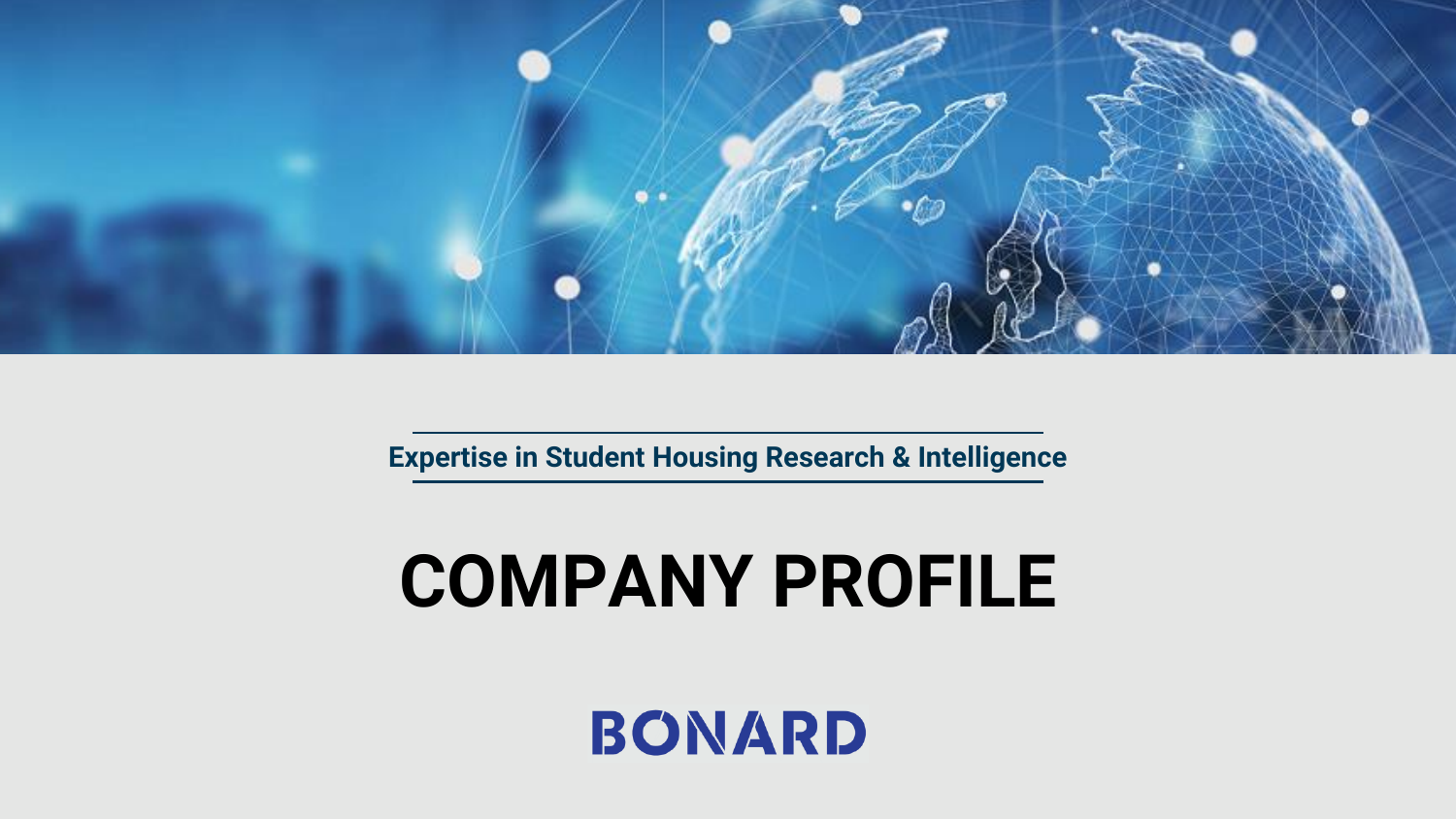## **ABOUT US OUR CLIENTS**



- Global data inventory
- Independent & unbiased data
- Secondary & primary research
- Mobile units collecting street-level data

**Specialists**

 $\circledcirc$ 

**50**





**Offices**

齫

**4**





**367 Projects** 

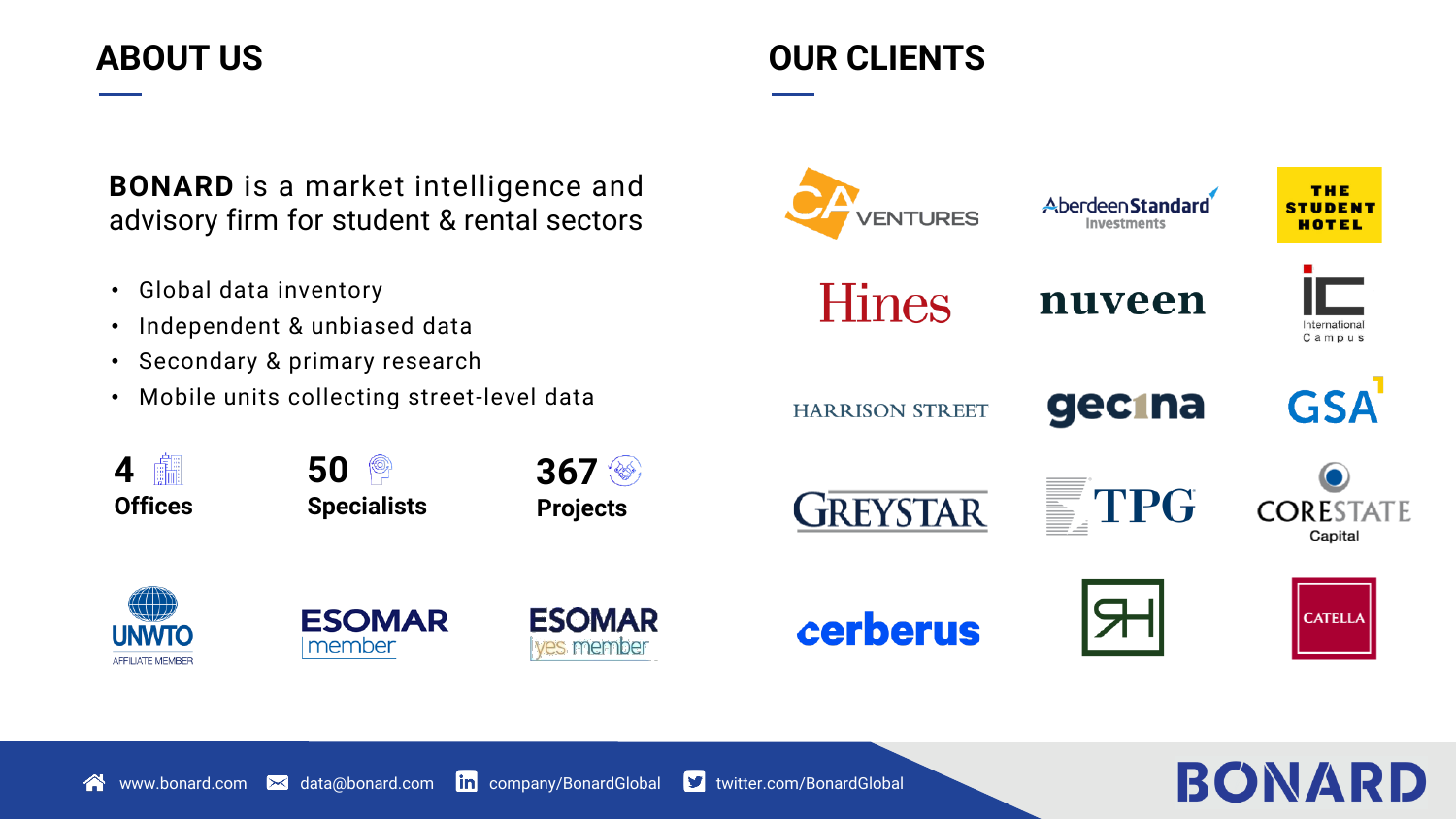# **OUR REACH <sup>3</sup>**

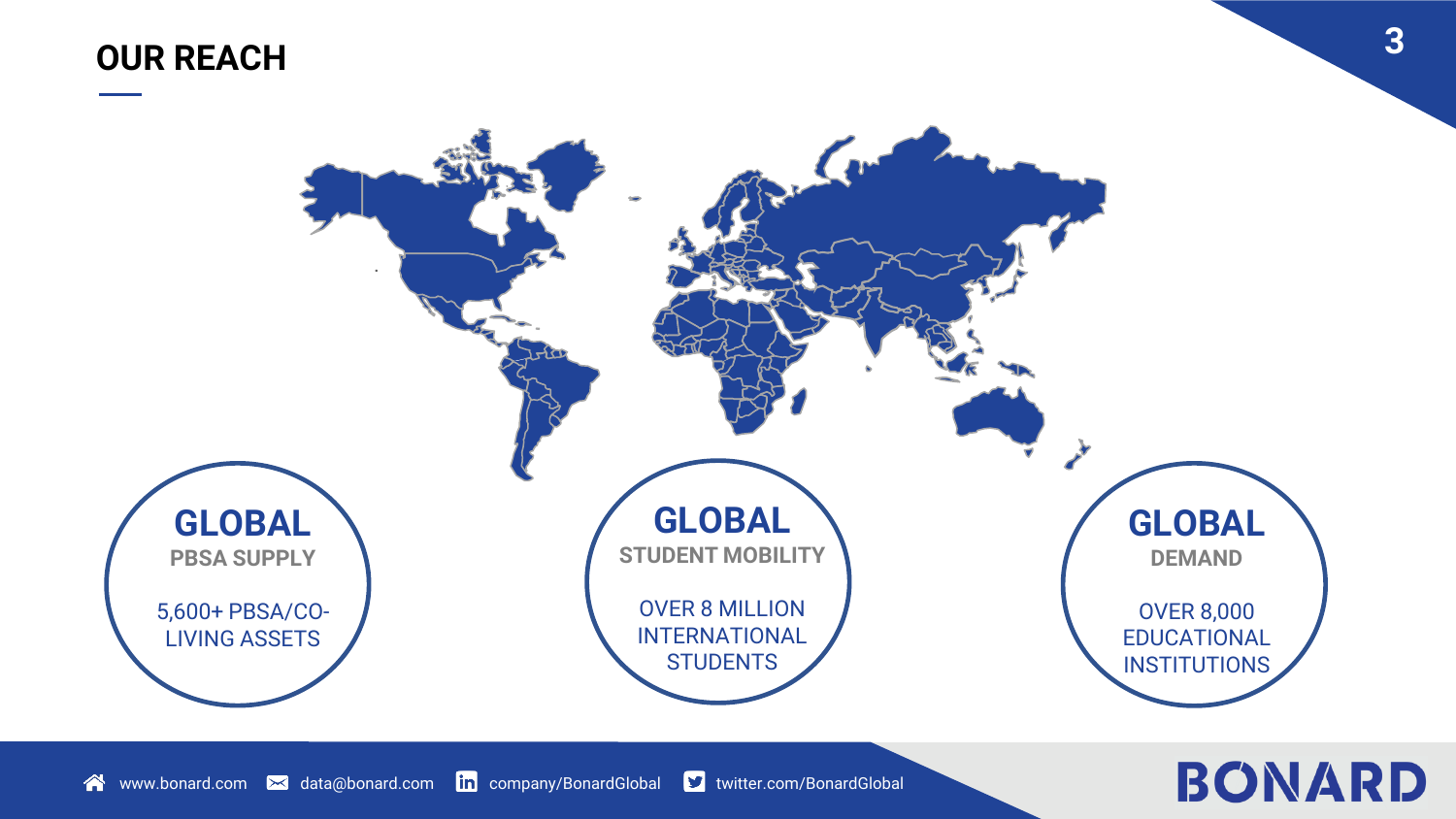### **STUDENT HOUSING SERVICES**

#### **RESEARCH: AD-HOC DELIVERIES**





In-field Surveys



Macro analyses & Benchmarking

**SOLUTIONS**



Subscription





**4**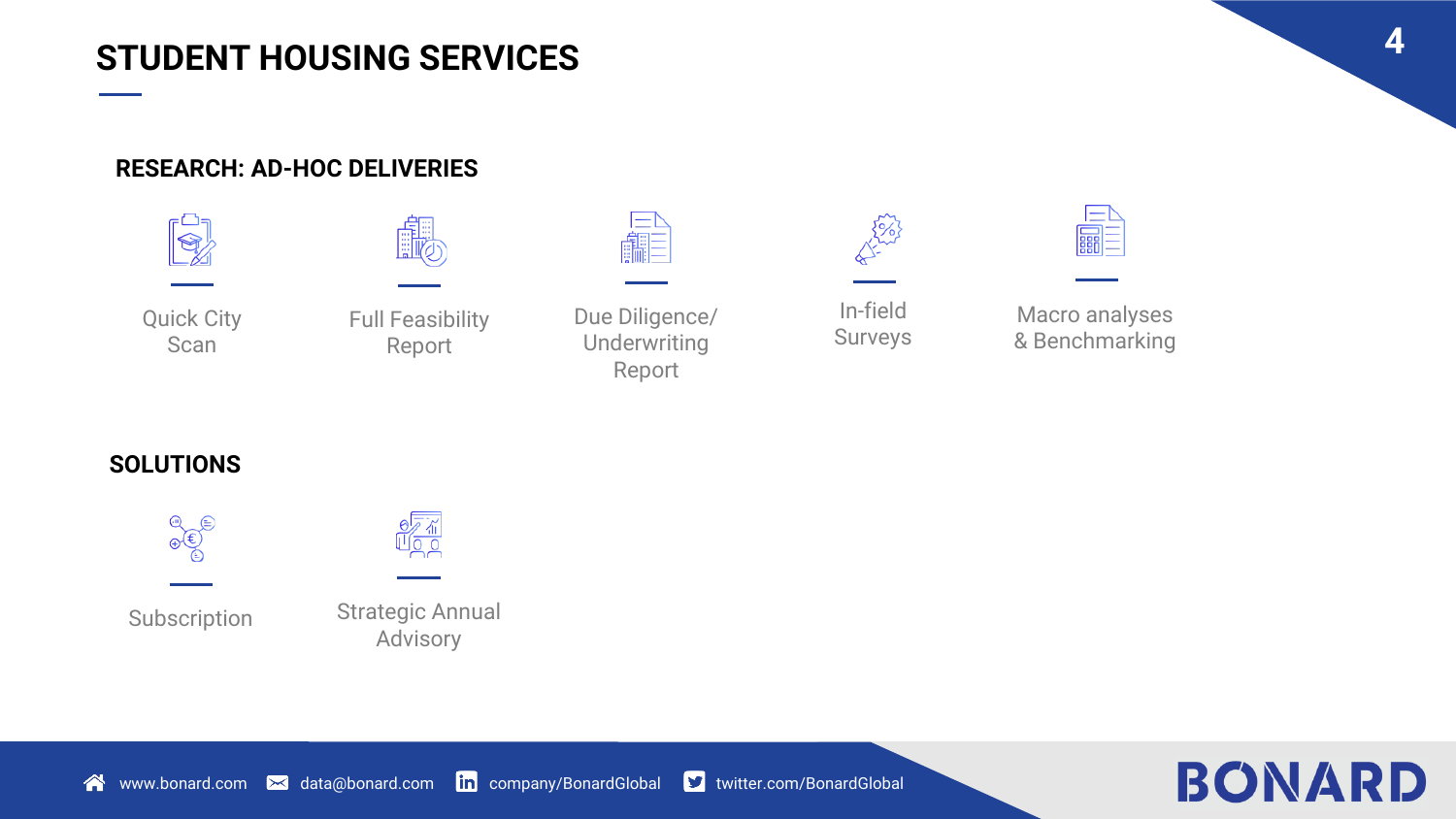# **TYPES OF RESEARCH <sup>5</sup>**



#### **Quick City Scan**

30 key performance indicators (a la carte selection)

Key macro-level metrics used for quick assessment of the market



#### **Full Feasibility Report**

In-depth research and data on 130 KPIs

Granular metrics & analysis

Deeper city or site feasibility assessment

#### **Due Diligence/ Underwriting Report**

200+ KPIs

Primary (in-field) and Secondary (desk) research & analysis

Full scope metrics with additional investigation on regulations, taxation, transaction volumes, foresights, and other relevant business intelligence



#### **In-field Surveys**

Primary (in-field/street-level) research – up to 20 questions

Interviews with min. 200 students/young professionals

Less than 5% error margin

Over 90% confidence level



#### **Macro analyses & Benchmarking**

Screening, analysis, ranking,

Selection of target countries. regions, cities or portfolios based on pre-selected suitability criteria set by a client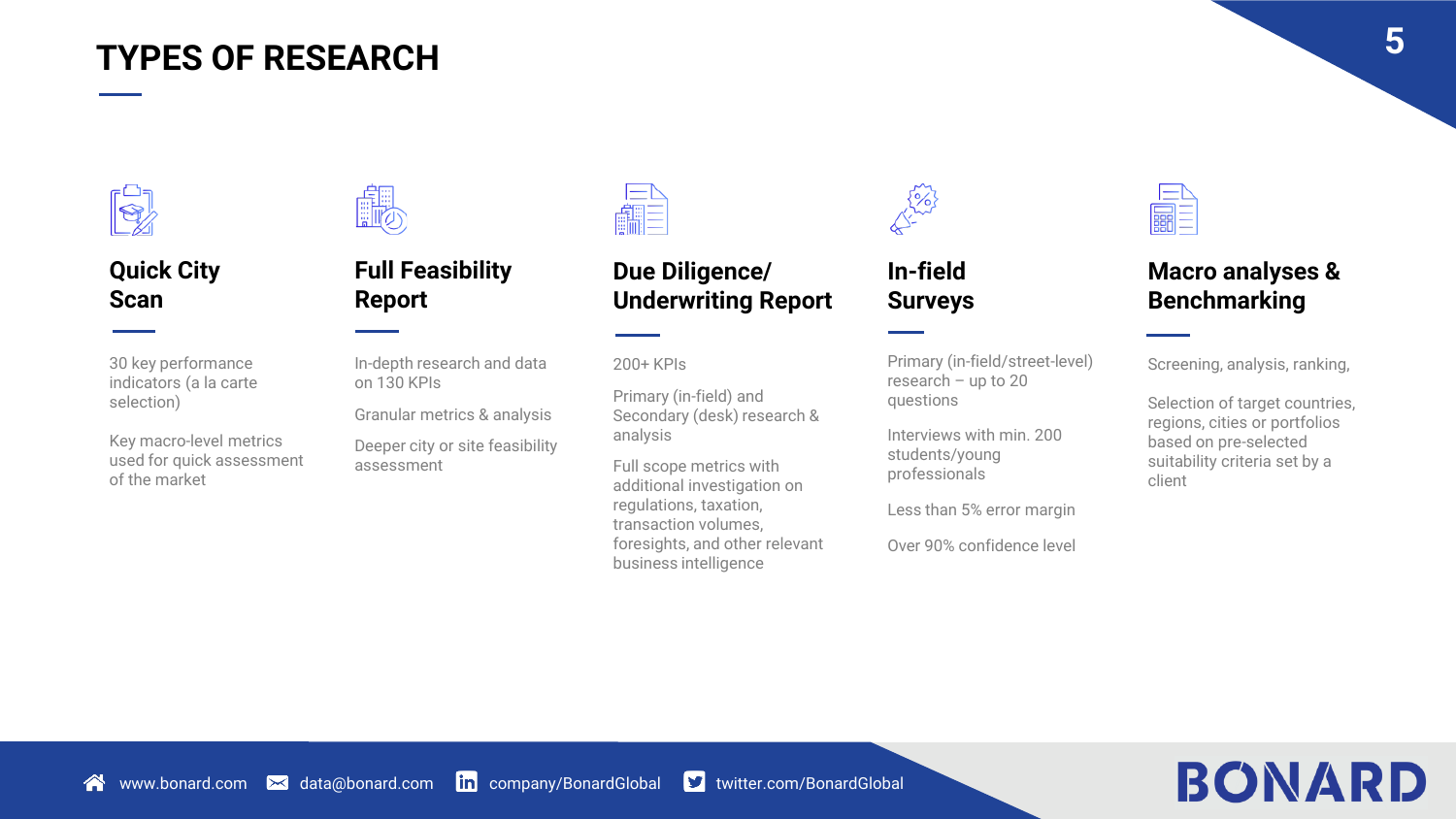### **TYPES OF SOLUTIONS <sup>6</sup>**



#### **Subscription**

Instant all-year access to in-house data

120+ cities & 50+ KPIs available (more can be added to order)

Daily updated data (e.g. pipeline)

Enables sorting, filtering, exporting for market benchmark and YOY comparison

Interactive map, heat map, dashboard and PDF output formats available

Min. subscription period: 2 years (contracted)

Min. number of city subscription: 5 cities

Subscribers get preferential rates and priority timeline for any ad-hoc deliveries



#### **Strategic Annual Advisory**

Immediate access to Bonard's data & research covering 5,600+ PBSA/coliving assets and 120+ EU cities

All-year independent advisory in areas: investment, financing, product, operation, marketing, performance reporting, partners, referrals

Bonard co-living experts and researchers available for ad-hoc consultations and data requests

Bonard executives available for meetings to share expertise and views

Assigned account manager with 24h response time

Priority timelines for any data and research requests

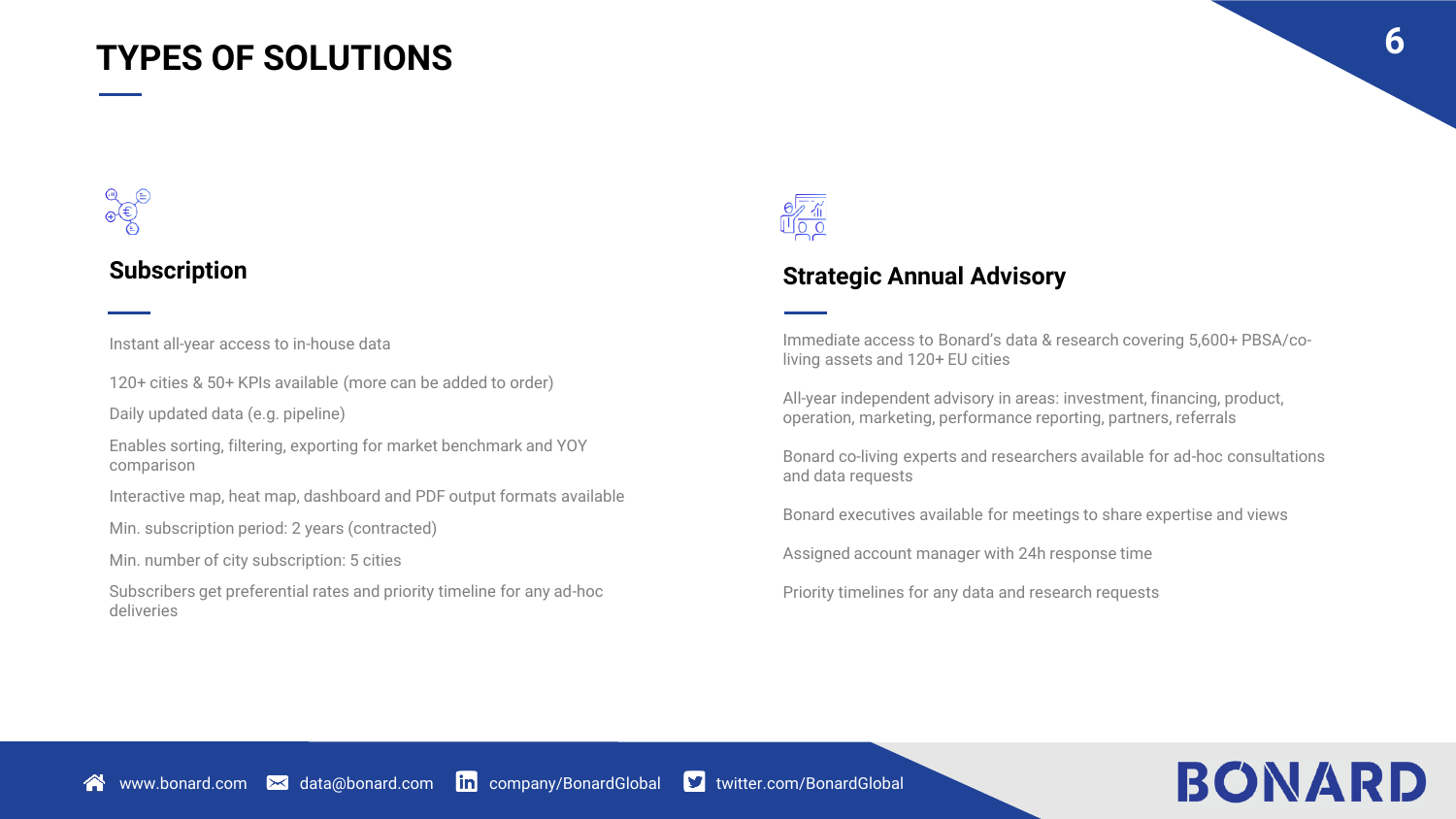## **THIRD PARTY BENEFITS**

- Independent research administrator, a UNWTO Affiliate Member with individual memberships in ESOMAR World Research (increases the profile of the research and thus trust vis-à-vis survey participants)
- Internal audit (what is collected and how, under what timeframe, how the data is processed and reported, etc.)
- Questionnaire optimisation (to collect more data, more accurate data, more user-friendly, thus easier for members to share data)
- Alignment with international standards which results in higher quality and more comparable outcomes
- Ability to process various reporting formats (pdf, xls, exports, etc)
- Dedicated research team with capacity to be used during data collection (calling, verification, corrections, cleaning)
- International perspectives and comparisons which provide a destination benchmark & competitive analysis
- Access to market share globally
- User-friendly deliverables (e.g. a visually appealing annual report, pivot table/filterable MS Excel dataset, infographics, enabling better uptake by members, media, government)



**7**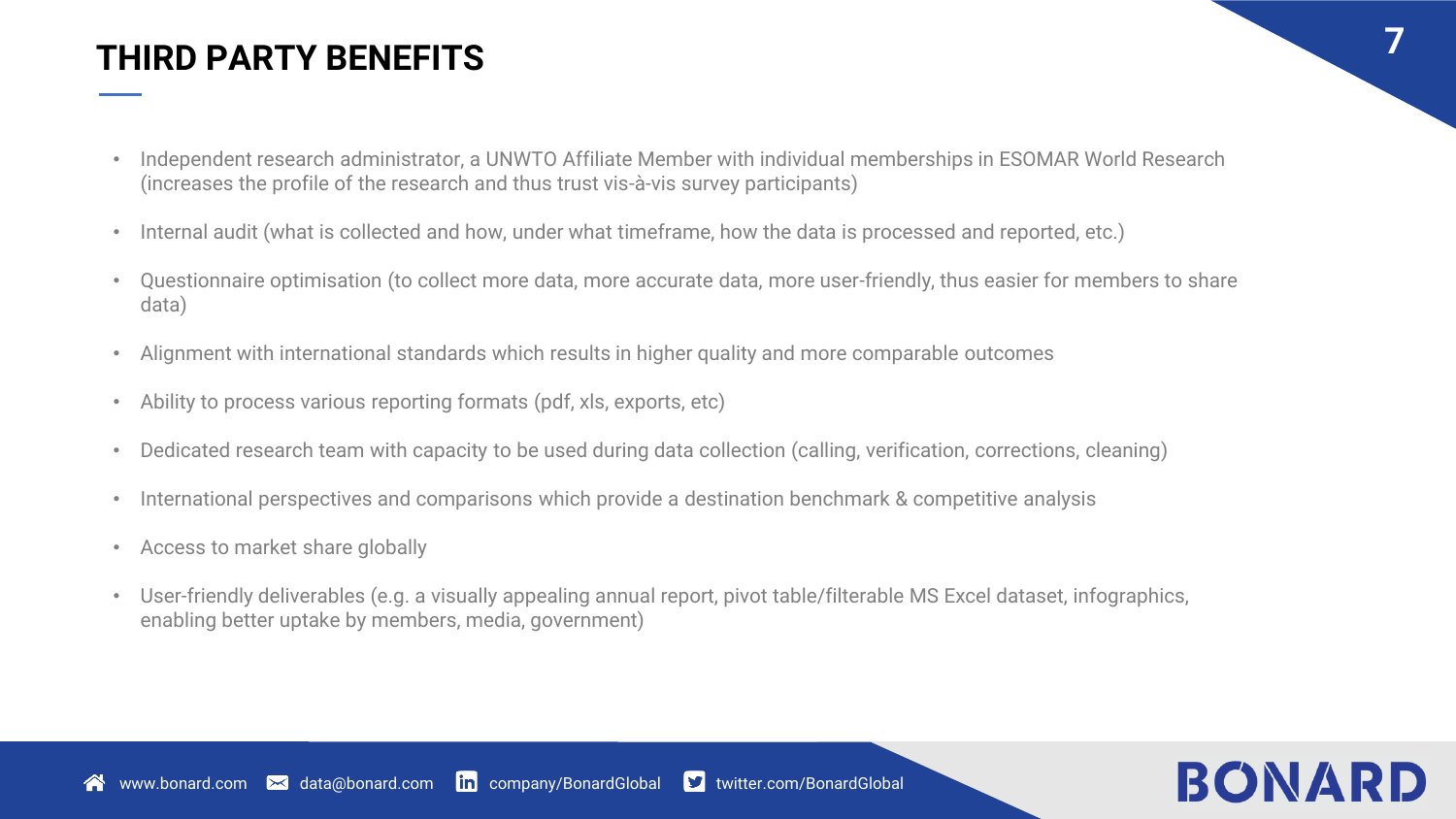## **EXAMPLES**

## **OF THE WORK WE DO**



**8**

www.bonard.com **M** data@bonard.com **in** company/BonardGlobal **v** twitter.com/BonardGlobal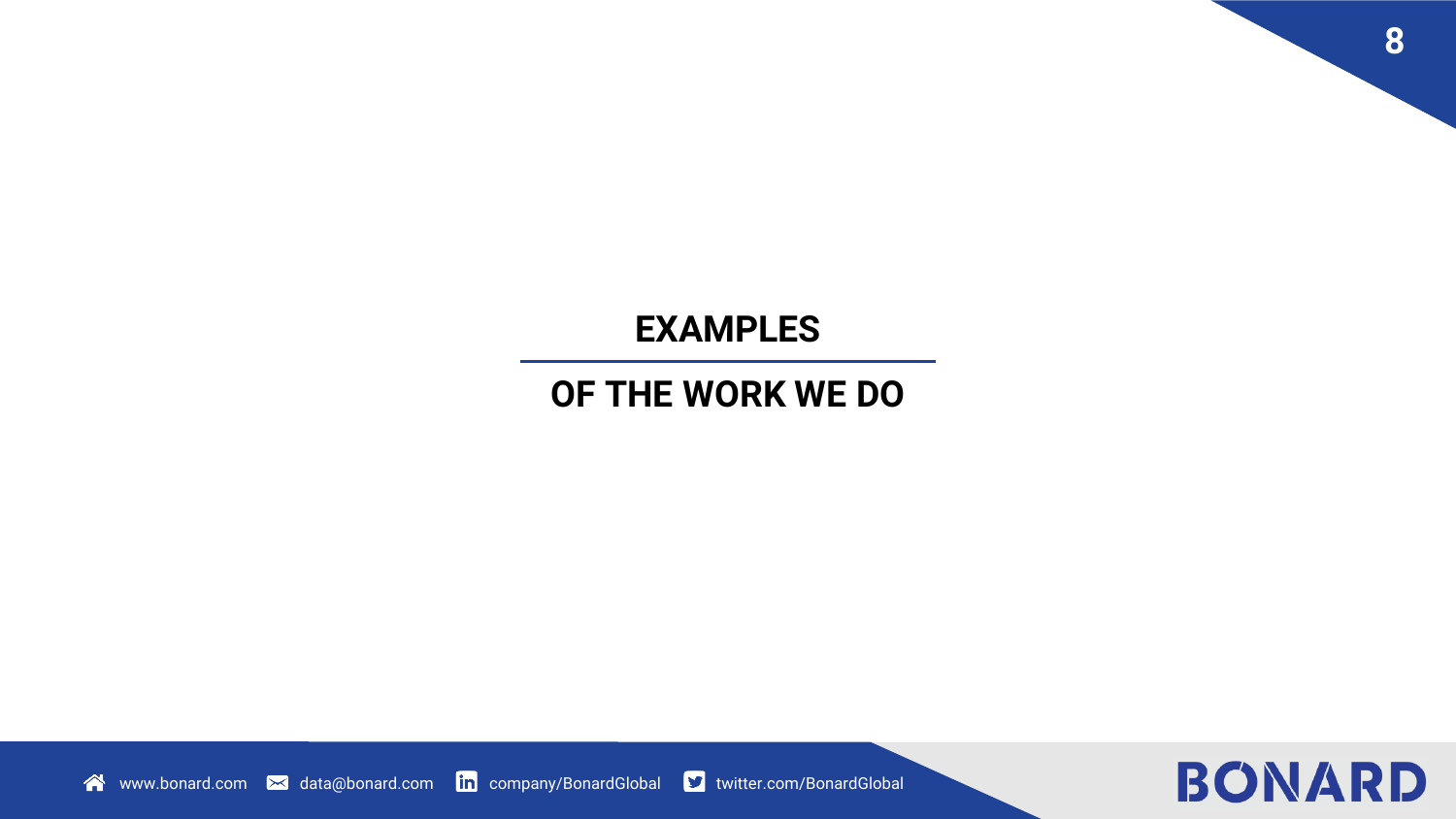

TYPE Quick City Scan

YEAR 2019



PROJECT INFO

This delivery has provided a quick assessment of student housing opportunities in the city of Madrid. Based on the 30 key student housing indicators (incl. supply, demand, rent levels, and growth rates in the city), the macro-level metrics were provided for client to quickly dive into the local market situation and assess feasibility of the city for prospective opportunities. Quick City Scan was delivered in the form of spreadsheets and PDF infographics.



**TOTAL PE** 

**PRIVATE PBS/ NON-PRIVATE PBSA**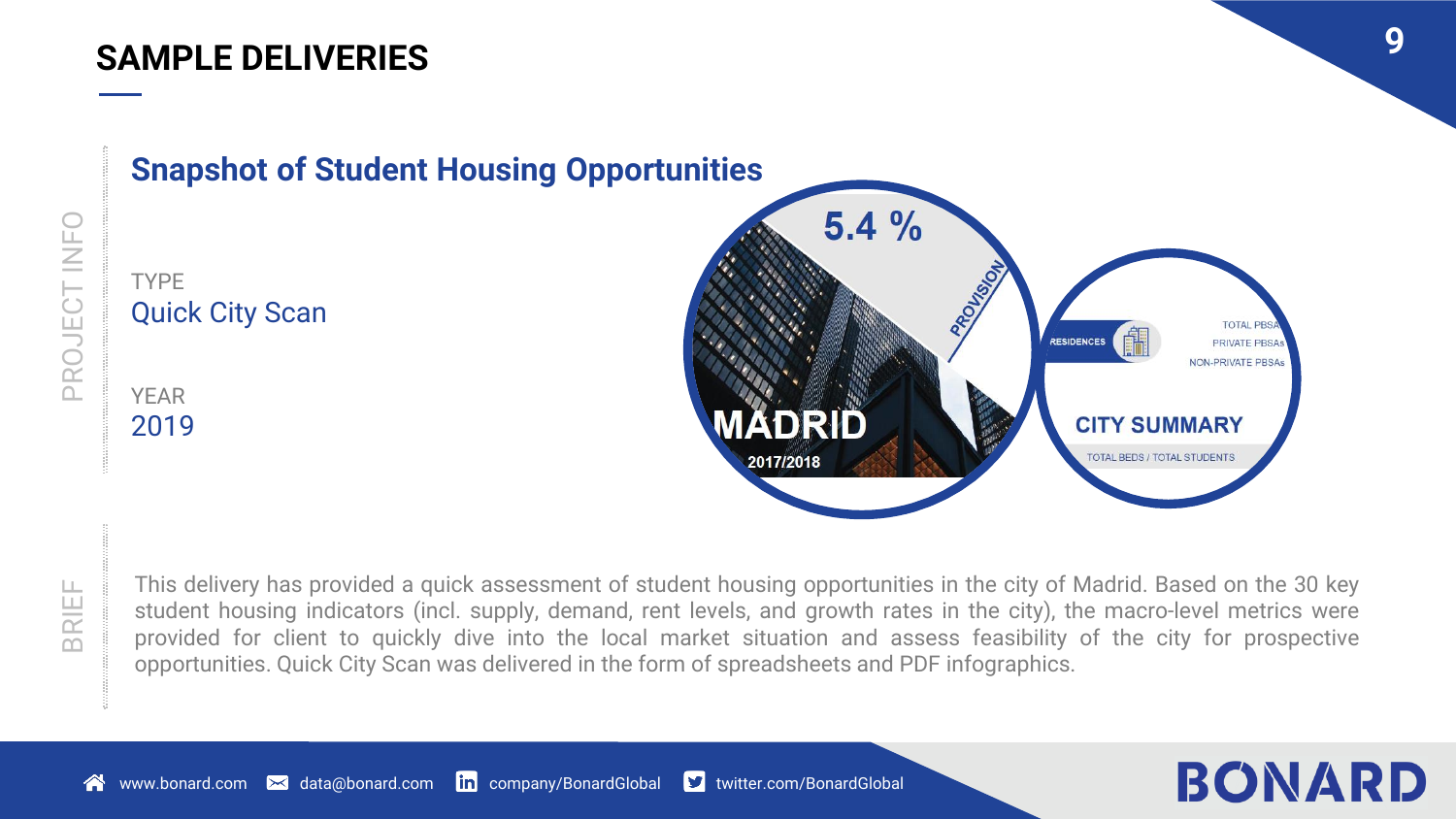



TYPE

YEAR 2019

Quick City Scan

BRIEF

Based on the 30 key student housing indicators (incl. supply, demand, rent levels, and growth rates in the city), this report has provided a quick assessment of student housing opportunities in the city of Aarhus. The macro-level metrics enabled client to quickly assess local market and its feasibility for prospective opportunities. Quick City Scan was delivered in the form of spreadsheets and PDF infographics.

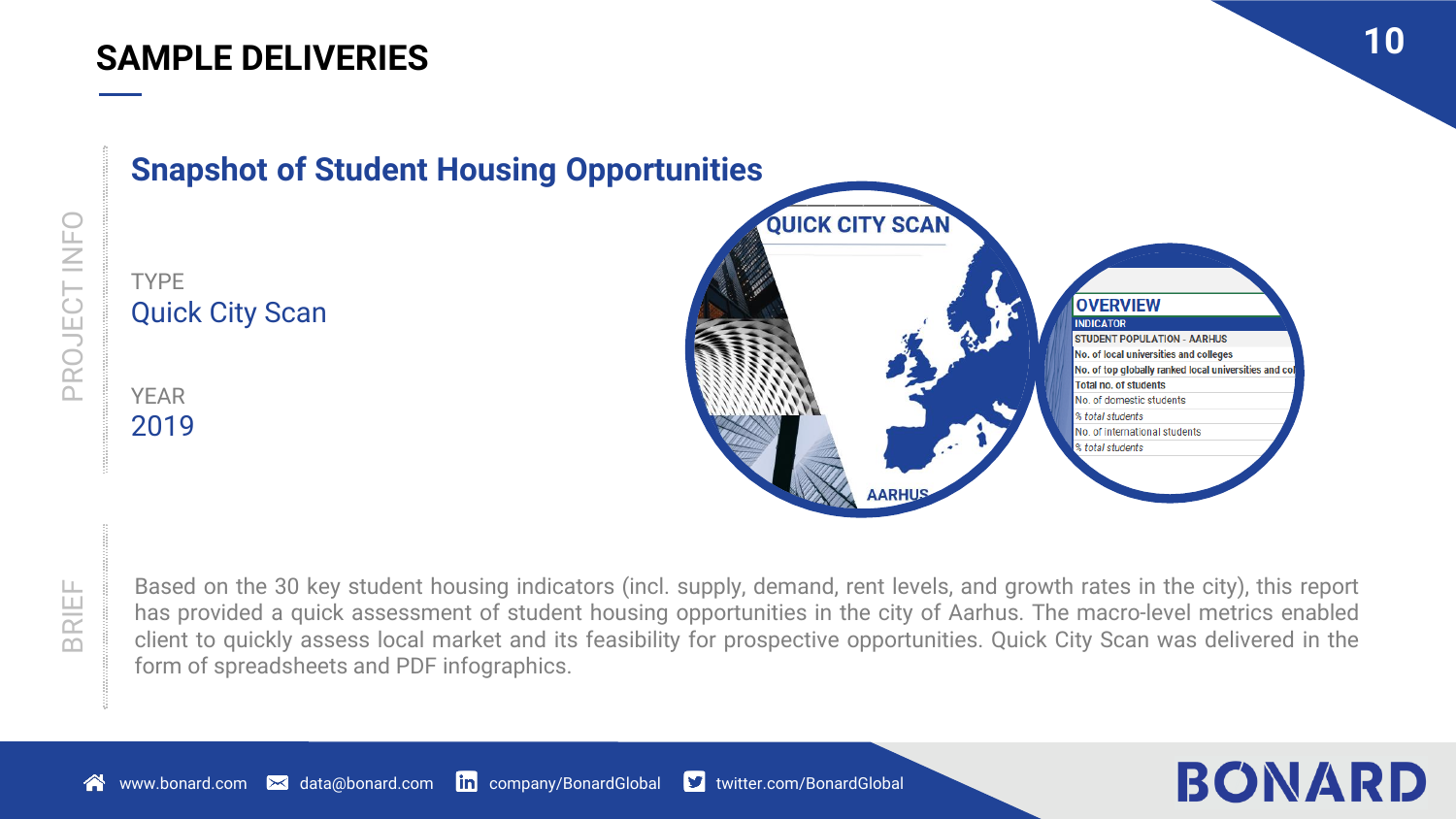

#### **Student Housing Opportunities**

#### TYPE Full Feasibility Report

YEAR 2019



Over 130 student housing KPIs were analysed for this project to prepare a detailed analysis of German city of Leipzig to measure the city's future student housing investment opportunities. The research also included client specified site assessment in the city where the feasibility of particular plot area was measured to evaluate location and position of the prospective establishments, as well what competition is in the area. To provide such in-depth city and site feasibility assessments this project used detailed granular metrics in combination with independent analysis.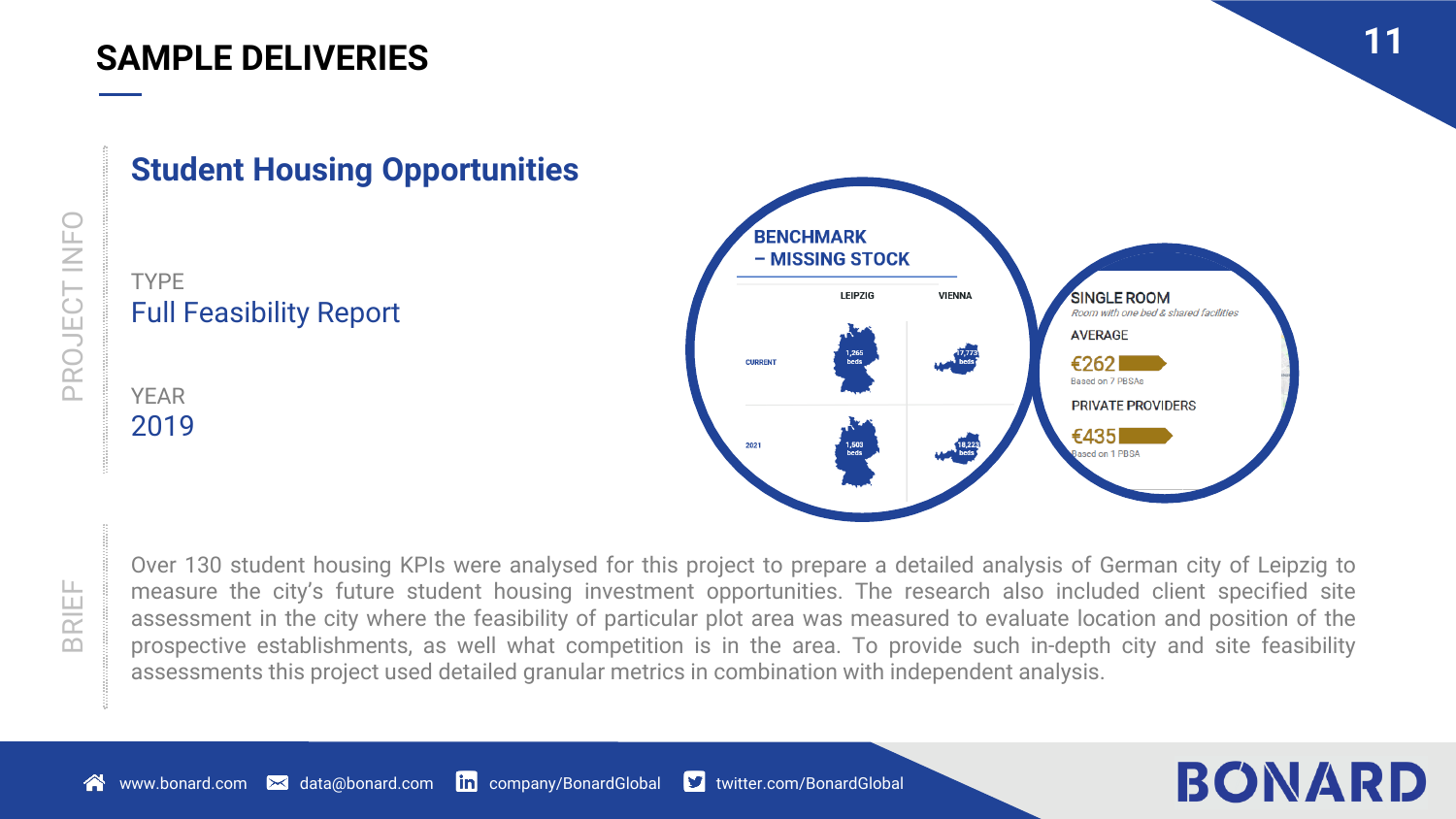**Student Housing Opportunities**



TYPE Full Feasibility Report

YEAR 2019

BRIEF

This project used over 130 student housing KPIs to prepare a detailed city analysis of the opportunities in Riga, Latvia for future student housing investment opportunities. A specific site in the city was also a subject of the research where the feasibility of particular plot area was measured to evaluate how beneficial is the location and position of the prospective client's establishments, as well what competition is in the area. Detailed granular metrics in combination with the independent analysis was used for deeper city or site feasibility assessment.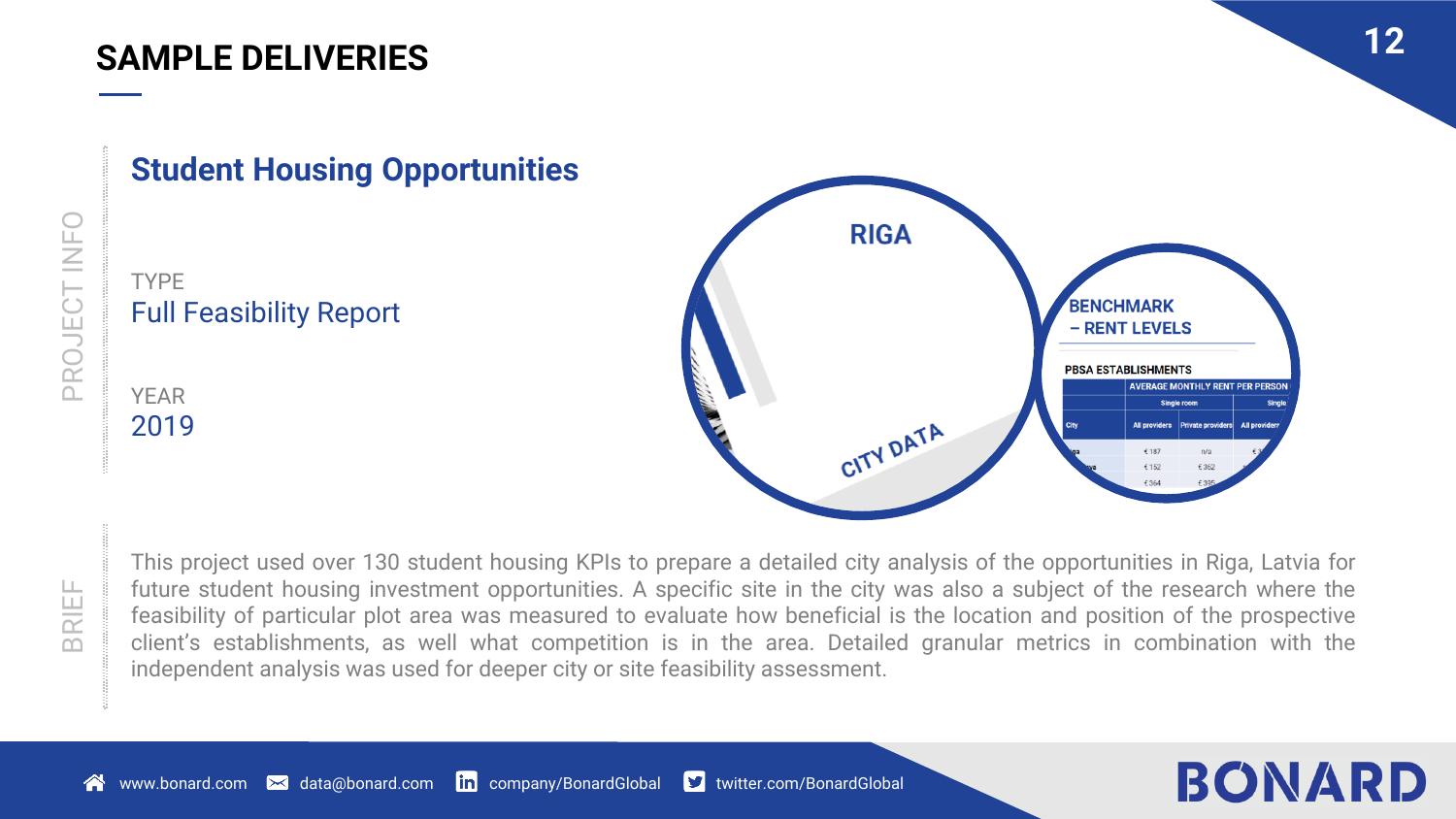

#### **Complex Research and Benchmarking**

PROJECT INFO

A complex research exercise with over 200+ KPIs was conducted to analyse investment potential of the city of Dresden for our client in 2017. The data from the desk research was enriched with insights collected directly from students. Mobile unites in the city conducted hundreds of interviews with students on their student accommodation preferences to supply the client with first-hand data from the potential customers. A full-scale report was prepared to benchmark the student housing demand, supply, rent levels, student preferences regulations, taxation, transaction volumes, foresights, and other relevant business intelligence in Dresden and other European cities to assess an opportunity for investment.

 $L$ PRSA in cor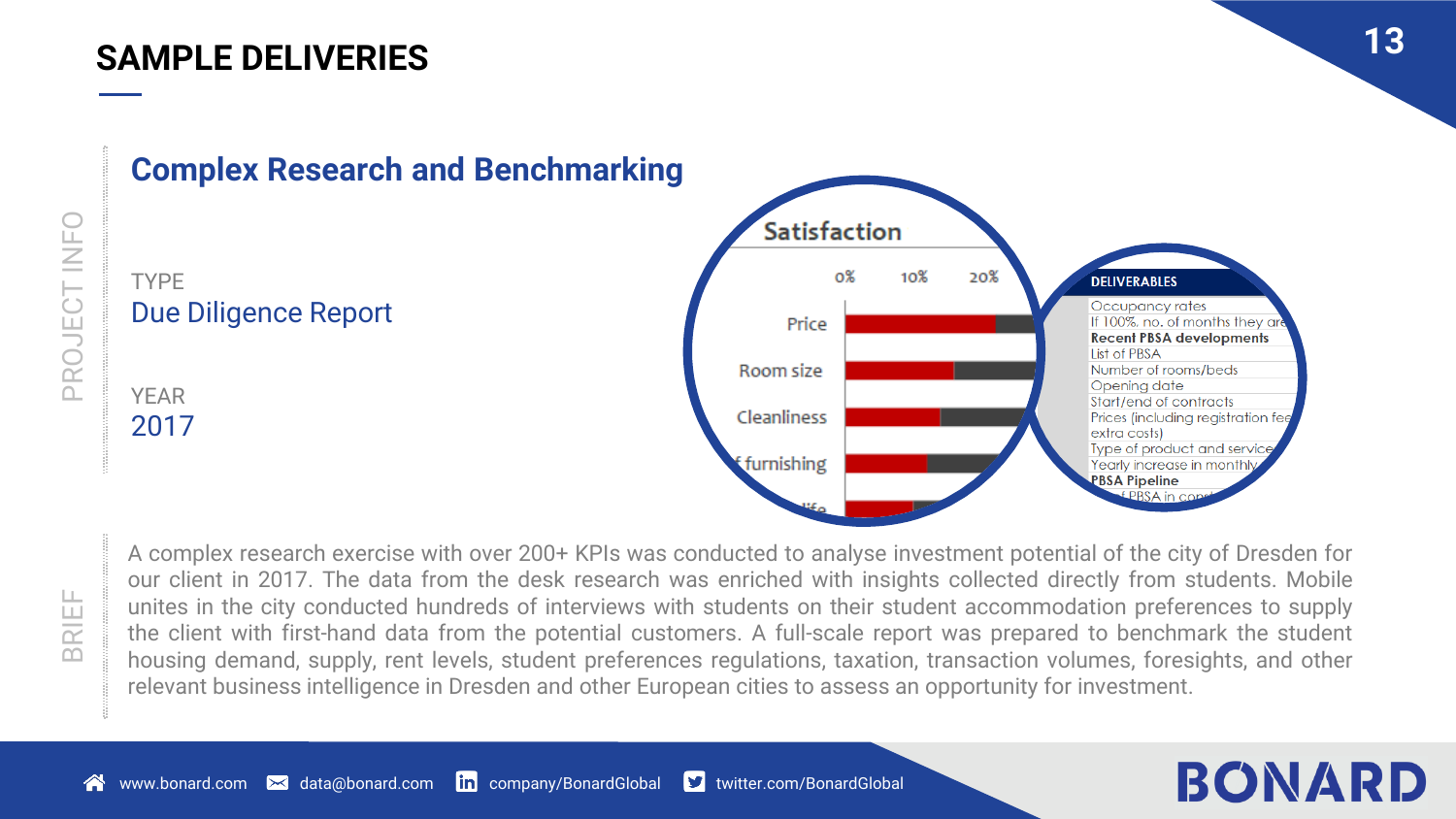



PROJECT INFO

536 higher education students (332 domestic & 204 international students) were interviewed by the BONARD mobile unite in Madrid for this project. Street face-to-face interviews (based on questions specified by client) were conducted to establish student preferences about the prospective accommodation in the city, preferred services and facilities in a new residences as well as the acceptable rent levels.

#### 谷 www.bonard.com **M** data@bonard.com **in** company/BonardGlobal **M** twitter.com/BonardGlobal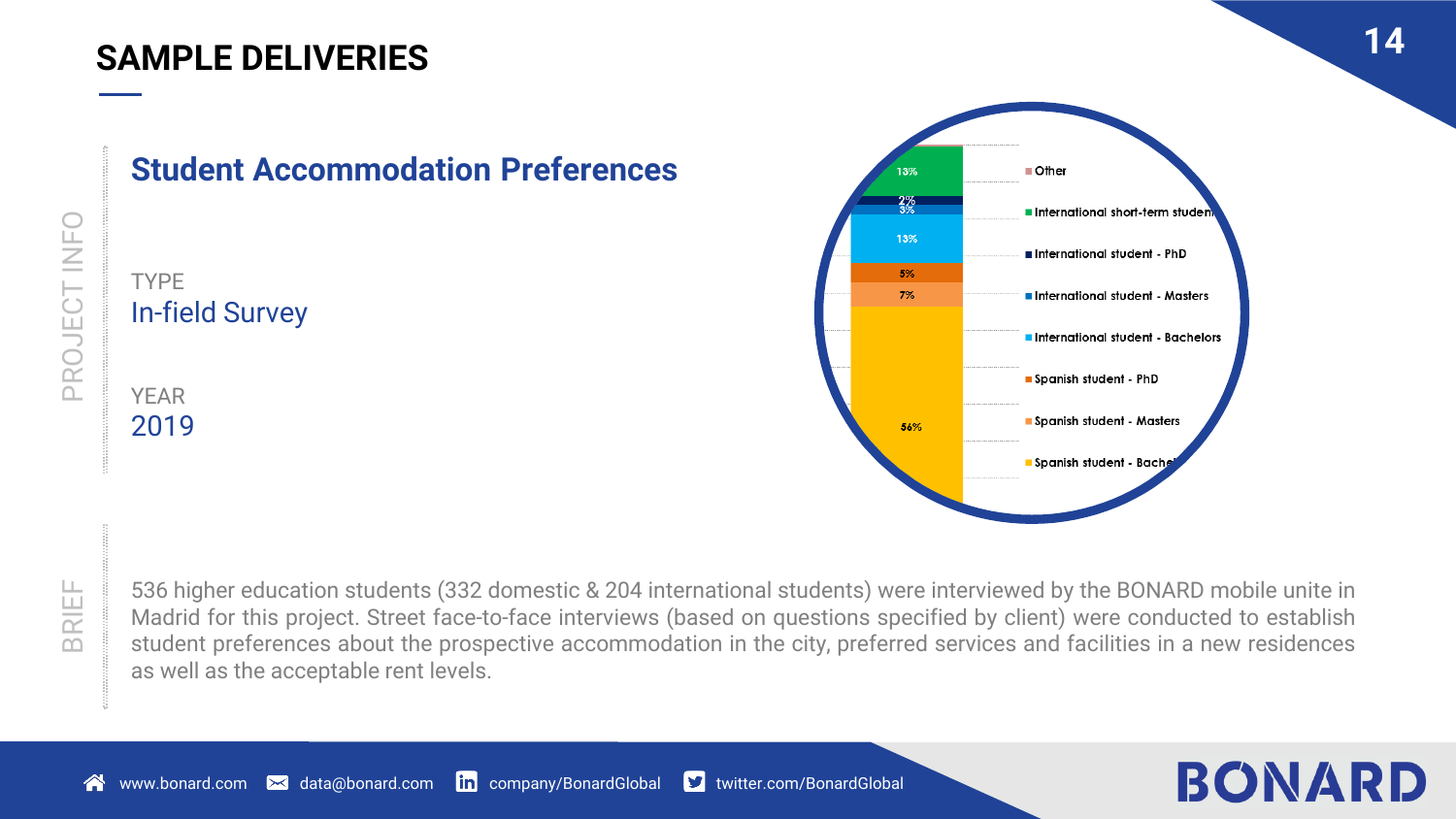

# **Identifying Investment Potential for 25 UK cities**

# Macro Analysis & Benchmarking

YEAR 2019

TYPE

BRIEF

PROJECT INFO

25 UK cities with the most investment potential were identified and benchmarked on pre-selected suitability criteria to establish 5 target cities for student housing investment for our client.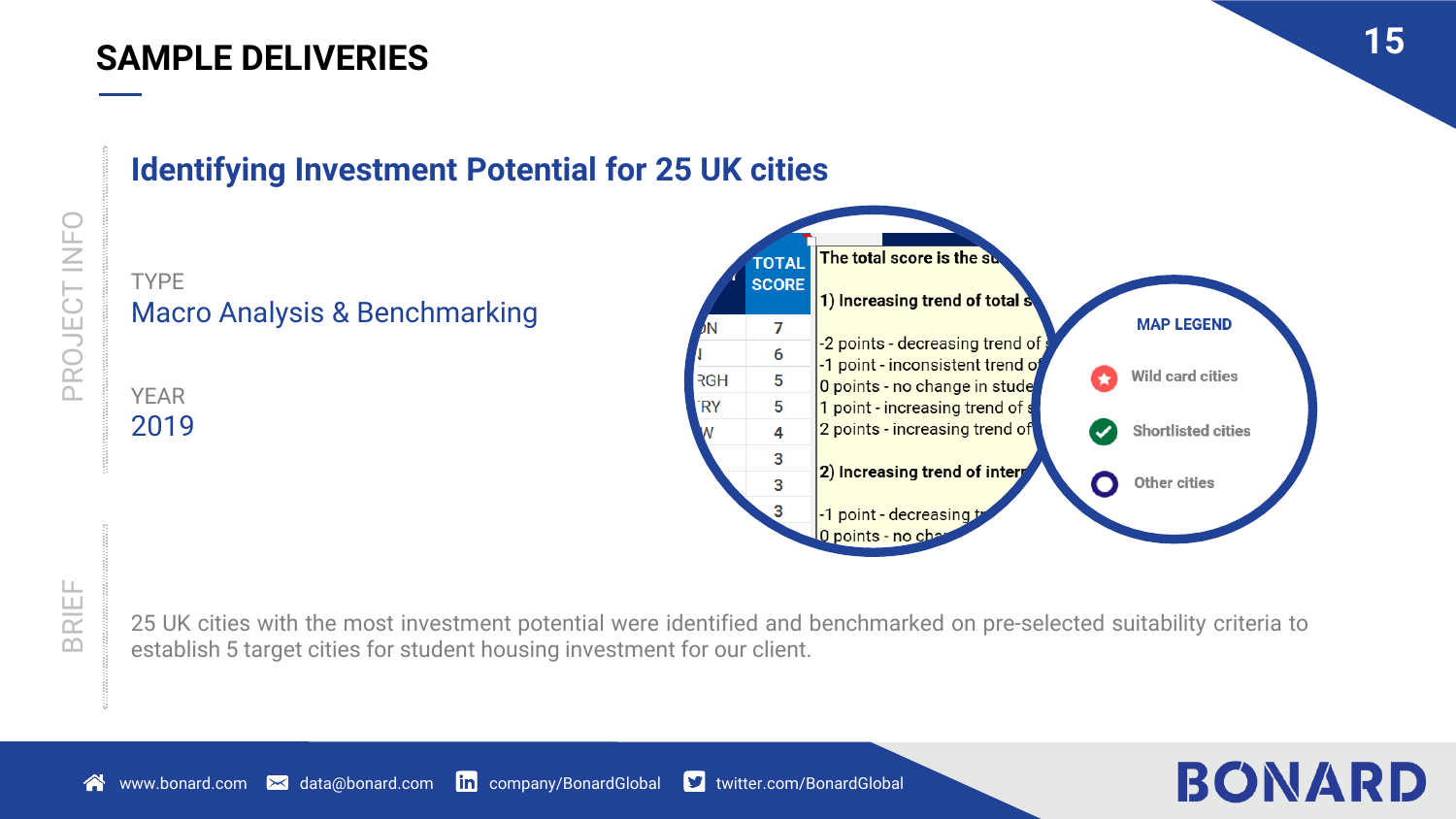



Instant all-year access to in-house data on 43 cities across Europe was supplied for our client. Over 50 student housing KPIs per city were provided with the possibility to sort, benchmark, filter and export data for the comparison and analysis.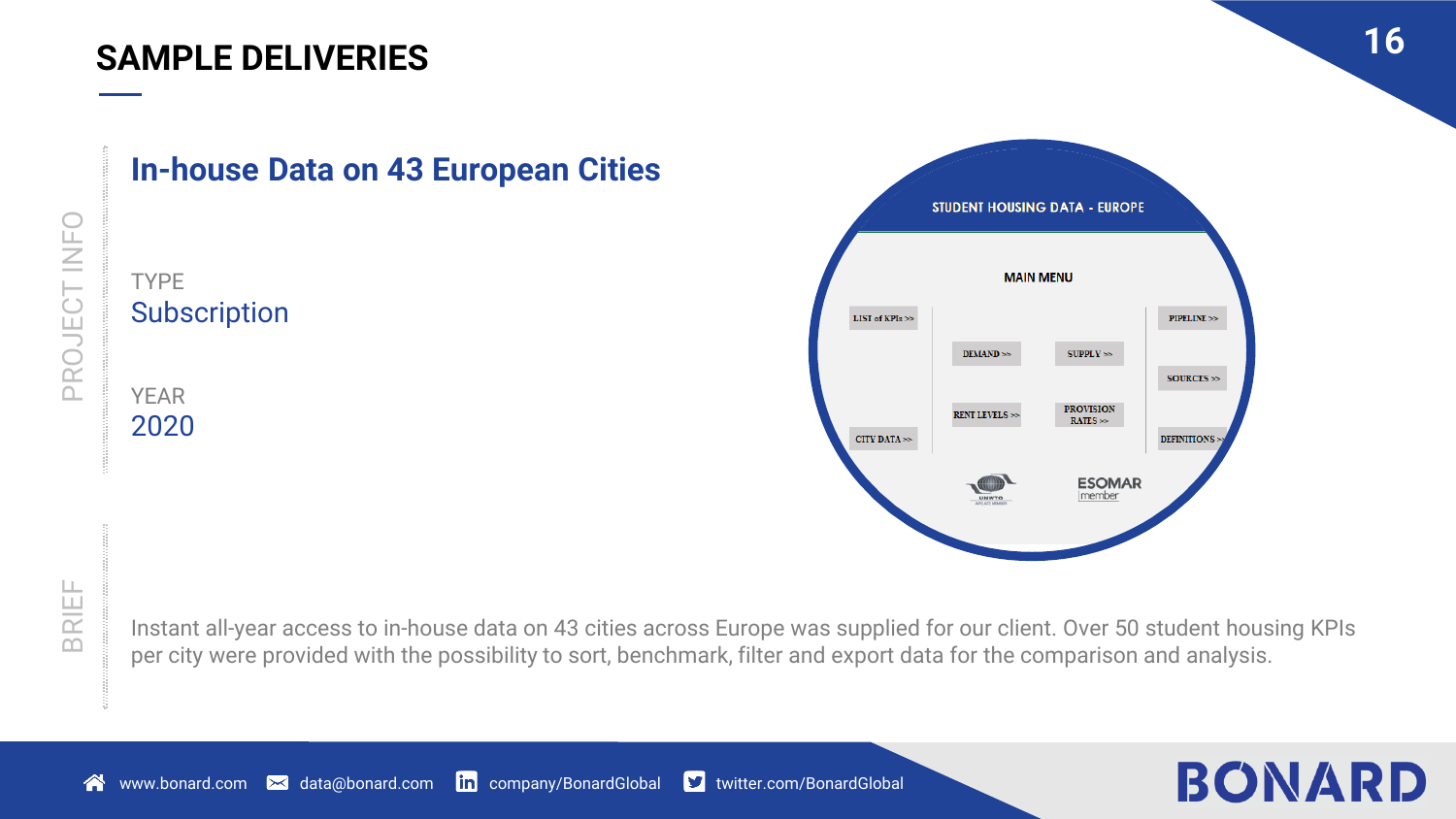# **DOWNLOAD OUR SAMPLES 17**



#### **Click [here](https://bonard.com/samples/) to download selected samples**